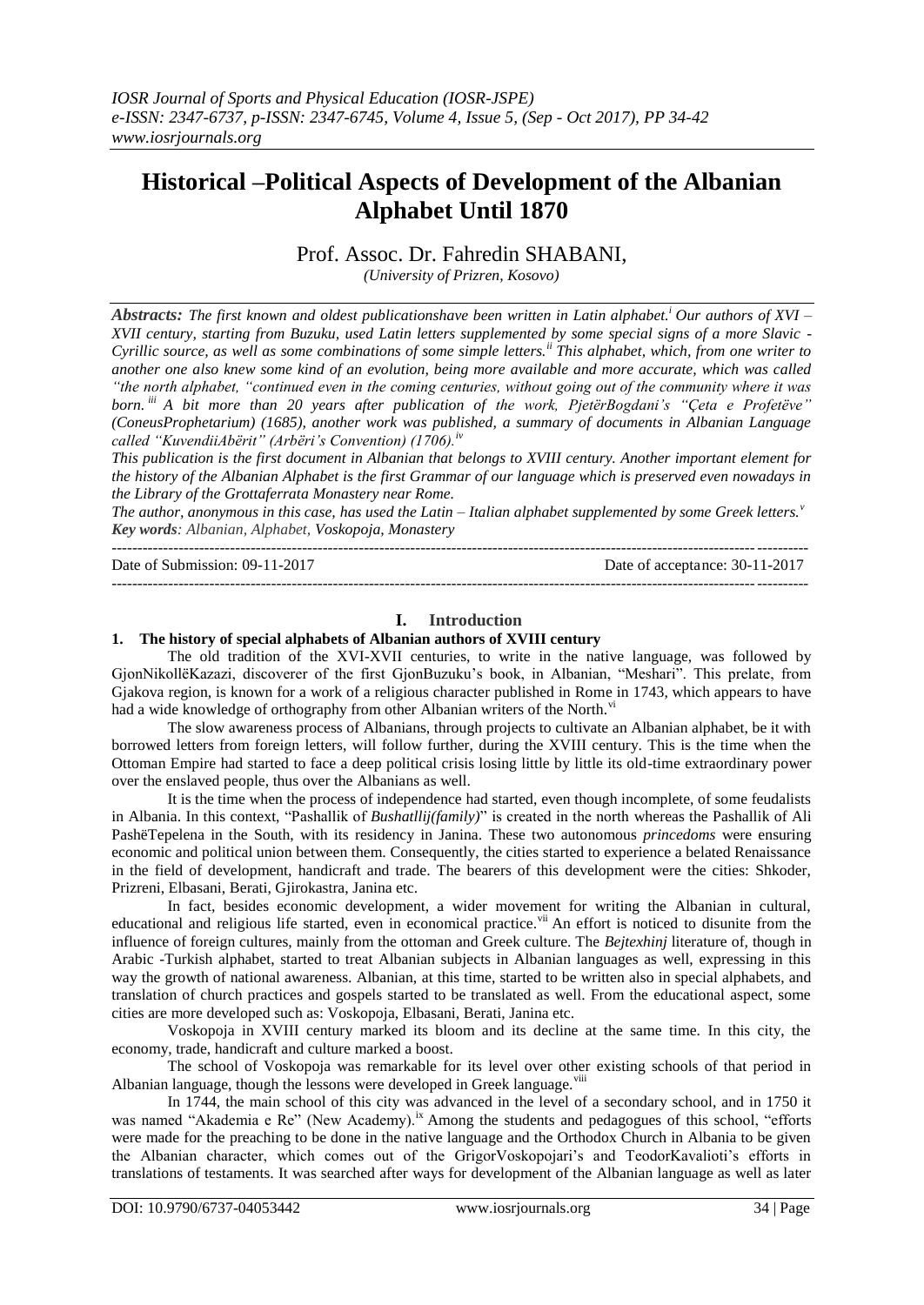publications in an Albanian alphabet".<sup>x</sup> The most famous representatives of this school were TeodorKavalioti and Daniel Hexhiu, who performed the teaching of the texts of religious and pedagogical works in Greek language. Albanian language was written in Voskopoja as well, as it is thought, and it was represented by GrigorVoskopojari, known as Grigori from Durrës. GrigorVoskopojari wrote the Albanian with the special alphabet, which has not been known so far.<sup>xi</sup> It is said that when he died, in 1772, he had left some manuscripts in Albanian language, in the Monastery of saint Vlladimiri in Elbasan.<sup>xii</sup>

TeodorKavalioti gave an important contribution at the school of Voskopoja. He was the rector of the "Akademia e Re" (New Academy) of this city, whereas he became famous with his masterpiece "Protopiria" (First lessons), published in Venice in 1774, This book contains materials, not very much known until that time for the contribution in the field of onomastics, Kavalioti is also well known for drafting a small three language dictionary: Greek-Rumanian – Albanian, composed of 1170 words. This author is of a special importance because he contributed especially in a deeper presentation of the subject of lexicography, as well as for the history of writing the Albanian notably with Greek letters.<sup>xiii</sup> More concretely, we encounter here for the first time the Albanian written widely, but in the Greek alphabet.<sup>xiv</sup>

Cultural movement in Elbasan, differing from, we would say, illuminist movement of Voskopoja, was distinguished especially in the use of Albanian with special alphabets. We understand that the cultural movement in the central city of Albania was deeply nationally colored until that time, because it was trying to throw away the Influence of the Patriarchate of Istanbul, translation of religious services in church practices. In this context, the work of "AnonimiiElbasanit" (Anonymous of Elbasan) as well as the national activity of DaskalTodri (Theodor HaxhiFilipi) should be distinguished.

Berat was represented by KostaBeratasi, from whom, beside the pieces in Greek, as well as other materials in the Greek alphabet, we also have two small Greek – Albanian dictionaries of 1170 words, where we encounter a special alphabet. In this way, from those who followed the school of Voskopoja in writing the Albanian language, we notice two directions: the first is writing the Albanian language with special alphabets, and the second one, with the Greek alphabet.

According to ShabanDemiraj, the writers of this period from Middle and South Albania are divided into two groups: the first group is composed of writers such as the so called Anonious of Elbasan, DhaskalThodri from Elbasan, Theodor Kavalioti and Daniel Hexhiu from Voskopoja, KostëBerati etc., who wrote and translated religious and educational works which generally remained unpublished. In the second group are the authors that used the Arabic alphabet, and who wrote poetry of various laic and religious topics, such as NazimFrakulla and Hasan ZykoKamberi. <sup>xv</sup>

In the Northern Albania, during this period, there is a decline in relation to the publishing activity, excluding 2-3 works belonging to the years of XVIII century. The Latin alphabet will be applied for the Albanian for foreigners in those few segments that write about Albania, as well as any small dictionary or grammar notes that will be published.

The situation appeared to be complicated as a consequence of feudalist disintegration of Albanian territories and foreign rule. There was a lack of learning of alphabets more than ever, as there were a couple of systems of writing in use. This difficult situation reflected economic social-economic conditions of the time, the lack of unity between the provinces of Albania, religious disunity and anti Albanian policy itself that the ruler as well as a part of clergy, especially the foreign one, applied also in the field of culture. Thus, the followers of the Albanian school of Voskopoja used special alphabets or the Greek alphabet in writing the Albanian.

The year of 1949 gave us something new for the history of the Albanian alphabet as well as further national political awakening. By pursuing on a pile of manuscripts, an alphabet, unknown until that time, was found out. These are incomplete translations, fragments of four gospels, for liturgical needs, written in a special alphabet. During the observance and analyses, neither the name of the author nor the accurate year of when it had been written was found. Therefore it was named anonymous and was identified as a document of XVIII century.<sup>xvi</sup>

The authorship of the manuscript is questionable. We will stick to the opinion of the beginning, when it was found out, by calling it anonymous. Previously, Dh. Shuteriqi thought that the author is Pope Totasi,<sup>xvii</sup> but later on he admitted that this anonymous was in fact Theodor Bogomili.<sup>xviii</sup>

As to MahirDomi, the author of translation of these evangelic fragments "appears to be Grigori, the metropolitan of Durrës, before being the head of publications of the Voskopoja print house, xix the opinion which was supported also by Robert Elsie.<sup>xx</sup>

The Anonimous" alphabet of Elbasani is the oldest original alphabet of the Albanian language we have known so far. It is of a special value for the history of the Albanian language and its alphabet. From this time, an effort starts for the Albanians who did not want in their scripts to use known foreign alphabets, on the contrary, they made efforts to create alphabets themselves, stylizing the existing ones or by drafting new scripts, free from every kind of influence. One of the greatest figures of the XVIII century for the South Eastern European historians was Theodor HaxhiFilipi, known by the name DhaskalThodri. He would draft his alphabet that seems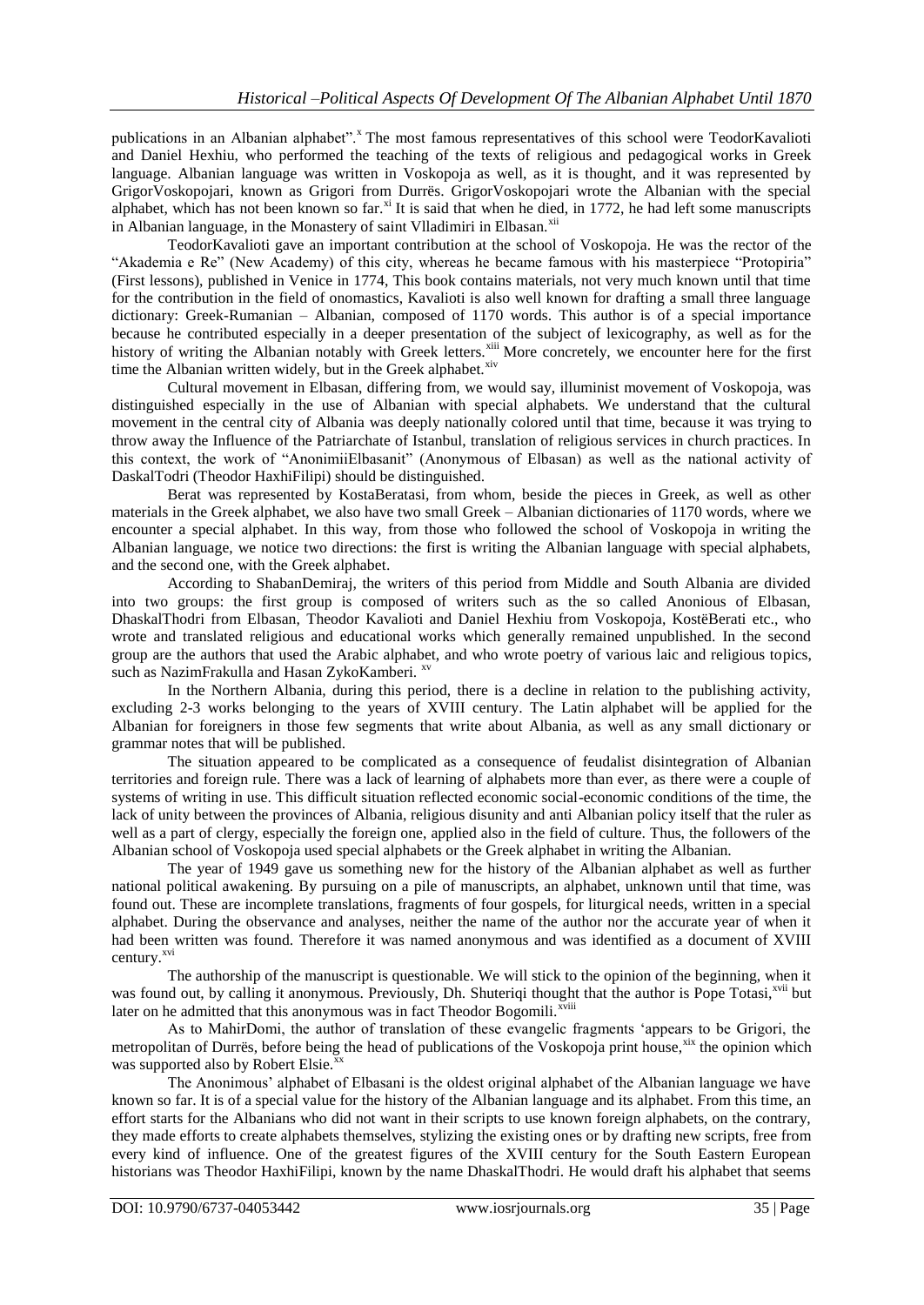to have had elements of Slavic Glagolitsa, where he exposed his affinities.<sup>xxi</sup> Theodor HaxhiPhilipi's alphabet echoed in Elbasani and, according to Hahn, in Berat as well,<sup>xxii</sup> but here it did not take mass participation in. This alphabet came into use not only in church services, but will also be used in every day"s life, mainly by traders from Elbasani in their activities, in their correspondence, mainly at the end of XVIII century. Theodor Haxhi Philippi"s alphabet played a role in the spread of the Albanian language, particularly in Elbasani at the end of the XVIII century and at the beginning of the XIX century as this were the best known alphabet and the most comprehensive of all the special alphabets until that time. Trying to replace the Greek with Albanian in the Orthodox Church, he performed in this way a noble mission n favor of the Albanian language and his people. He did not open a new path, but the path that followed and the activity that he performed was most effective at the time that marked the subsequent years, approaching the ideals of our national Renaissance.

One manuscript of Costa Berati is preserved in the National Library in Tirana. This Berati"s 152-page text is written in Greek and Albanian. Two things are worth in this manuscript: the Albanian part, which summarizes some blessings, a religious poem, excerpts from the Gospel, prayers and two Greek-English dictionaries of 1700 words, as well as the special alphabet.

Considering that there is no date when this manuscript was written, therefore opinions are not the same, and then we can accept something approximate. The general opinion is that this manuscript belongs to the second half of XVIII century. This view is supported by M. Domi.<sup>xxiii</sup>

As to its prevalence, it is likely that it could be used in Berat as well, until the end of XVIII century, and then was replaced by the Greek alphabet.<sup>xxiv</sup> The value of this manuscript lies in trying to introduce Albanian in religious services and in school, but not with a special alphabet. It is precisely the XVIII century, especially its half that is distinguished for the work that was done in the design and use of special alphabet for writing the Albanian language.

Albanian writing in Ottoman Arabic alphabet took a spread especially in the eighteenth century and early nineteenth century, where a literature, called the *Bejtexhinj* literature, flourished as a result of economic, political and cultural at the time. In this long period of the use of the Arabic-Ottoman alphabet, we encounter two groups: the first, Albanians, those who write in oriental languages and secondly, those who use the Arabic-Ottoman alphabet, but with Albanian letters.

The XVIII and XIX century know a constellation of Albanian literary representatives, who in their writings in Albanian language used the Arabic-Turkish alphabet. This tradition of writing in some areas was more widespread, such as in the Kosovo and ManastiriVilayets. This writing system was used in several cities: Berat, Elbasan, Shkodër, Pristina, Tetovo, Prizren, Filat, in Cologne, in Gjakova, Frasher etc. In the XVIII-XIX centuries, the following writers are distinguished in this respect: N. Frakulla, S. Naipi, H. Z.Kamberi, M. Kyçyku, T. Boshnjaku, M.H. Dobraçi, etc.

## **II. Albanian pashalliks of Janina and Shkoder, centers of awareness and values of the national culture**

Besides falling the feudal-military system apart and weakening the central Ottoman rule, the state administration of the Empire fell apart as well. This gave an opportunity to powerful Albanian feudals, as well as other great feudals of the other provinces of the Ottoman Empire to misappropriate high positions they occupied in the administration and get economically and politically consolidated. In this way, during the first half of XVIII century, the rapport of forces that existed before, when the feudal 'spahis' of Albania were completely dependent on the Sultan, began to change. Now, some great feudal governmentals became more powerful and began to feel themselves less dependent on Istanbul. These ruled as mytesarifs or myteselims relying rather on the strength of their economic, political and military power than the central ottoman rule. Little by little, the Istanbul functionaries ceased to exist and were becoming semi-autonomous governmentals. Sanxhaks were disintegrated into small and large possessions. These semi-autonomous feudal possessions (regions) were called Pashalliks.

When Mehmet Bushatliu came into power, the almost 75 year (1757-1831) period of *Bushatllij*rule began for the regions of Shkodër and other provinces of northern Albania.

The high degree of integration of Albanian culture by the end of the XVIII century gave the spirit to the growth of the Albanian national awareness. At that time, thanks to the spiritual and material culture sufficiently developed, the degree of national awareness was higher than that of other peoples under ottoman rule<sup>xxv</sup>. Even in the early 90s of XVIII century, one could talk about a factual disintegration of the Ottoman government and the rule with the government and the rule of Kara Mahmut Pasha and Ali PashëTepelena<sup>xxvi</sup>.

DimoStefanopoli in his report on Napoleon, in 1797-1798, was forced to accept, "not to assume that there are no people among Albanians who know how to defend their rights" and pointed out the "proprietors" that Catholic Christians "create the unlimited power" of Shkoder, while in southern Albania, Ali Pasha Tepelena "is trying to become the absolute Ruler of Albania"<sup>xxvii</sup>. Kara Mahmud showed such aspirations since the 80's of the XVIII century. This is seen from the information by the French Consul in Ragusa, who noted that the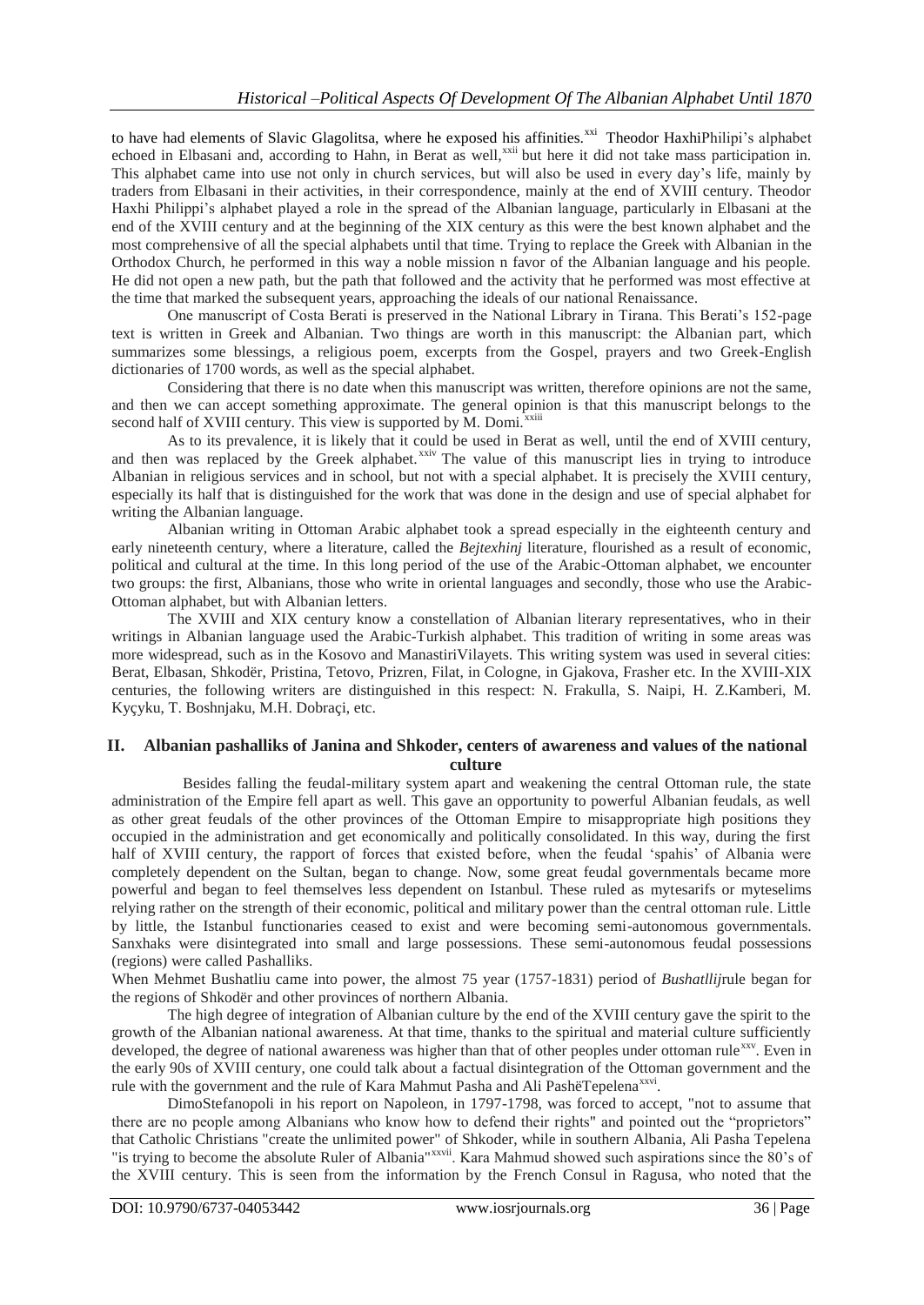Albanian pasha considers himself "that he derives from Skanderbeg and proudly proclaims that he wants to follow his footsteps."

The Serbian and Croatian press of the 30s and 40s of the XIX century assessed beautifully the Albanian demands and conscience during the *Bushatllij* and *Tepelanasve*period. According to this press, the *Bushatlij (family)* and Ali PashëTepelena endeavored for Albania's independence and also contributed to the organization of liberation uprisings in Greece and in Serbia<sup>xxviii</sup>.

Ali Pasha Tepelena and *Bushatllij (family)* had understood the role of the Christian religion for the reviving Albanian political momentum, as a political means and thus to connect, through it, Albania with the Christian Europe, so that the religion does not become the cause for conflicts of the Albanian nation with neighboring European peoples. In the Balkans, especially with the Albanians, there was a certain transition from the illuminism of the renaissance as a period of formation to a high degree of the main features of the nation in the Renaissance, as a period continuing efforts, at least, one and a half century, in wars for realization of political union and independence of Albania.

What were important to ascertain was the religious feelings of Muslim Albanians for protection of the religious community of Islam and the sense of ethnic and fraternal Albanian Muslims relationship with Christian minority, who, on the other hand, since the early 30s of XIX century, have been under the strong influence of European Christian propaganda. ZefJubani, in relation to the literary activity in Shkodër with its surroundings, spoke with admiration and respect for the literary activity of MullaHysenDobraci and MullaSaliPashës, whom he has known closely. In fact, his grandfather Ilia and father Ndoku were contemporaries of these two mentioned authors, meanwhile Jubani"s predecessors and important personalities in the headquarters of Bushatllij (family)<sup>xxix</sup>.

In the period of Ali PashëTepelena, Janina became the main economic, political and cultural centre of Southern Albania. This governmental led a reviving philo-Greek loyal and tolerant politics against the illuminist culture of Hellenic provenience, by opening way creation of cultural orthodox Greek -Albanian development<sup>xxx</sup>, the college Maruci of *Bellanëve* and the college of *Kapllani*. A very close relative of the Albanian governmental of Janina was AthanasPsalidha, the Greek member of renaissance, the "leading teacher" of "Kapllani" college, follower of Kant's philosophy and the warrior for the popular Greek language, then the Albanian from Çamëria, EugjenVulgari, the follower of Volter"s, Lok"sLajbnici"s philosophy and the teacher of the college of Maruci, who is considered as 'one of the most remarkable predecessors of the Greek national renaissance. <sup>xxxi</sup> It is believed that Ali PashëTepelena, a governmental, teacher and illuminist, put powerfully the Albanian people at the start of the Renaissance, because he was not a member of renaissance only for foreigners, and a separatist feudal and without renaissance perspective for his people, which are shown in the literature of historiography.<sup>xxxii</sup> For the Albanian culture at the beginning of the Renaissance, very much important are the grammar notes in Albanian language by M. Liku, which, as far as we know, while being published, were processed by the Albanian Jani Strati. It is also important for the Albanian culture at the beginning of the Renaissance the scientific activity the Ali PashëTepelena"s doctor, and the member of the "Greek Heteria", VangjelMeksi from Labova of Gjirokastra. This literary and scientific author, probably, in 1814, published two religious pamphlets in Albanian. Based on an agreement with Pinkerton, the representative of the "Shoqëria Biblike" (Biblical Society), in Istanbul, in 1821 Meksi translated "Dhjatën e Re" (New Testament).<sup>xxxiii</sup>

Publication of "Dhjata e Re" (New Testament) was of a great importance in the field of arousing the love to the masses in communicating to God. Translation was supported in the popular language and that this work will serve later as a source for studying the Albanian language. This served even to NaumVeqilharxhi and especially to Kristoforidhi, on the occasion of translation of Gospels. Generally, then, the Albanian pashallik of Janina with its potential of a cultural network was undoubtedly an affirmation of our national history in almost European dimensions.

## **III. Veqilharxhi'sËvetars and political and national messages for the Albanian alphabet.**

Until the beginning of Renaissance, in Albanian territories inhabited by Albanians, there are some alphabets that were used in different cultural and religious circles, and where the writing of Albanian was characterized for an obvious lack of the unit. This was an overview of the social-political situation of our nation, which was determined by historical condition of feudal order, foreign rule and religious discord. This was another huge task for the members of renaissance to give the Albanian language the color of common, national alphabet for all the Albanians.

In the first half of XIX century, a new writer, far from homeland, would become the drafter of a special Albanian alphabet. This was NaumVeqilharxhi, who since in his childhood immigrated to Moldova, in the city of Galac, some kilometers far from Brailes. Due to his political, linguistic, pedagogical and educational activity, Veqilharxhi is included in that group of our members of the Renaissance that gave a distinguished contribution in the field of school history, of textology, of language and writing in Albanian, of the political and pedagogical thinking. N. Veqilharxhi is the drafter of the first Albanian language ABC book which, until that time had not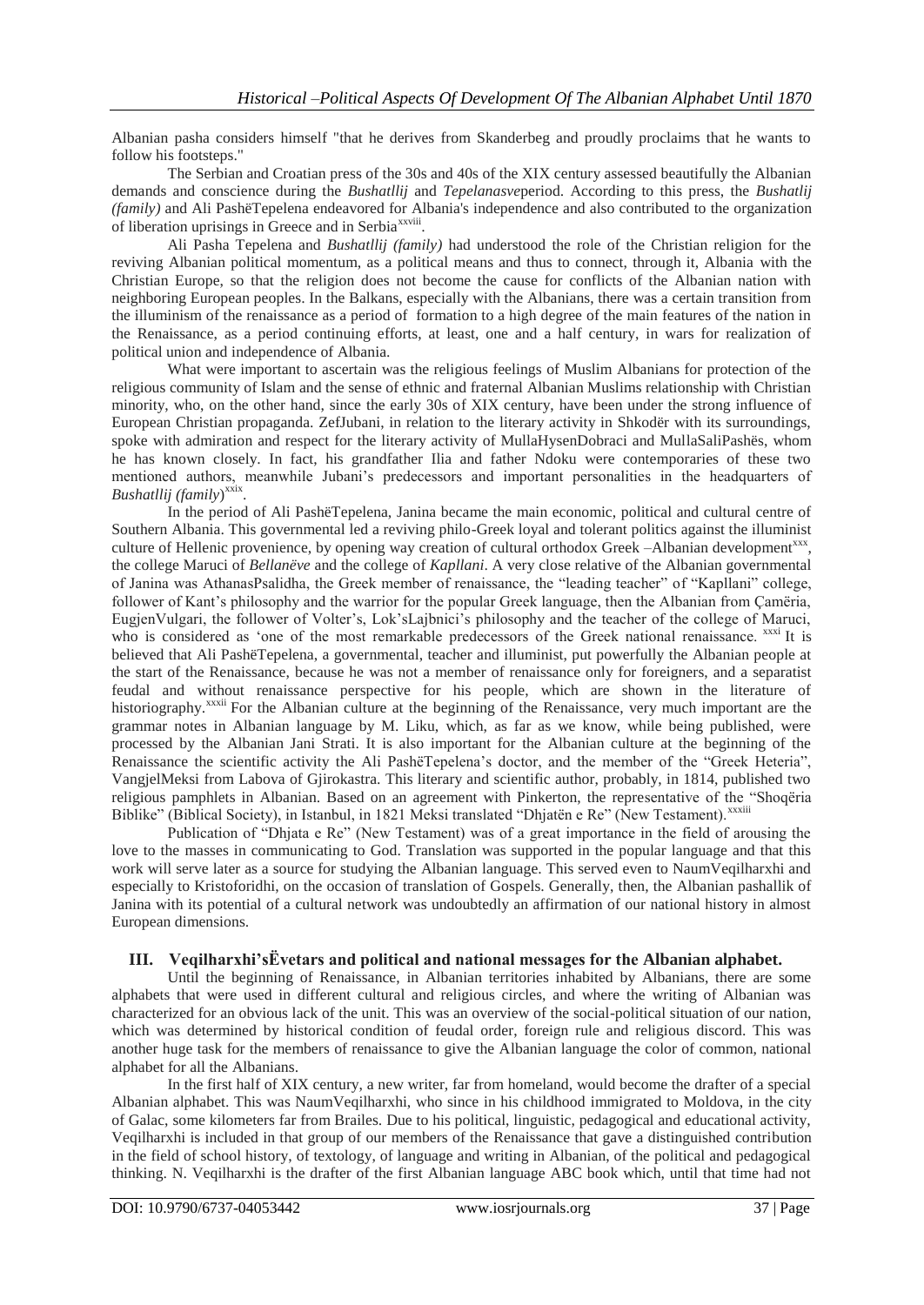been done by any Albanian patriot and that not a single alphabet of Albanian language had existed, and where, as a consequence, there had been no schools in native language. There should be some other factors and motives that encouraged N. Veqilharxhi to deal with such a work. Living in Balkan environments, where the more the movement from the Ottoman Empire was coming, the more was political conscience of the oppressed nations growing and getting strengthened day by day in order to get rid of it. As a priority, he would be committed for drafting of ABC books. Historic- social environments, revival of national movement of the Balkan peoples created favorable conditions to encourage drafting and publishing the first book for Albanian students. Thus NaumVeqilharxhi"sËvetar belongs almost to the same period of publication of ABC books of DimitërDaruvari (in Greek), of Giorgi Lazori in (Rumanian), of Peter Berani 1824 (in Bulgarian) and of VukKaraxhic, 1827 (in Serbian).<sup>xxxiv</sup>

Now, there are two books by N. Veqilharxhi. The first ABC book was published and polygraphed in 1884, titled *"Fort I shkurtër dhe i përdorshim Ëvetar shqip për çdo secillë që do të mpsojjnë të kënduarit dhe të shkruarit bukur shqip"* (Very short and useful Ëvetar in Albanian for everyone who would learn to read and write beautifully in Albanian). It is a small book with 4 sheets or 8 pages that N. Veqilharxhi, in the introduction of the publication in 1845, writes:"…Don"t consider it as a small one, time will show its size and importance" This long introduction was a real manifest of our National movement. <sup>xxxv</sup>

The alphabet N. Veqilharxhi started in 1824 became a weapon in the hands of Albanians in 1844 on the occasion of publication of first Ëvetar. Ëvetar of 1844 is a rear and a very precious book for the history of Albanian education. It is known to have been published in three copies.<sup>xxxvi</sup>

It is understandable that the Ëvetar was published to be spread out in Albania to serve as an educational text, first of all, for the students of schools of the country. We know that an amount of copies were sent by NaumVeqilharxhi to Korça, by the help of NaumHaxhiVasili with the order that they get distributed not only in Korça but in Permet and Berat as well.

We get to know from a letter that the Korça leadership sends to NaumVeqilharxhi from Korça, with how much enthusiasm the Ëvetar was welcomed to Korça. The letter was dated 22 April 1845, which according to Julian calendar and that belongs to today"s calendar, dated 5 May 1845, was published for the first time by professor Viktor Papakostea in the magazine "Balcania" 1, Bucharest, in 1938.

Regardless of the letter with Rumanian Cyrillic letters, brought out by Viktor Papakostea, starting from the affirmation of the people from Korça themselves… we managed to read by having a correspondence with letters as if the Ëvetars were a source of miracle…"

The letter of the Korça people pointed out the great value of this ABC book: "Please, Sir, in case you have Ëvetars, from those you have sent us, send us as much as you can, because our co countrymen contually ask for more from those Evetars... we got used to read and write..."xxxvii.

The letter proves that NaumVeqilharxhi has had a regular correspondence with the co countrymen and that the other Albanians- immigrants in Rumania have been in contact with him and his activity. It is obvious that the Albanian bourgeoisie had started to become active in the movement for the national cause; that the love for the native language and culture in Albania was growing. The letter shows that a part of leadership of the Albanian orthodox community was supporter of NaumVeqilharxhi's idea.

The enthusiasm that was caused by the publication of the ABC book shows that NaumVeqilharxhi was fully aware of the situation in Albania, and he knew how to respond to the situation and the demands at the right time with the right work. "Only one ABC book of four sheets", the patriots from Korça write "without the help of school teachers", made it possible "to awaken and enlighten a nation". Our nation will be enumerated, through this beginning, among the most enlightened nations of Europe"; whereas his name, Veqilharxhi"s name, as the co countrymen from Korça wrote on April 1845 "will remain immortal until the end of centuries." This enthusiasm encouraged him. That's why, instead of a simple publication, he drafted a new text, six time bigger than the first Ëvetar, which, though it was called the second print, it was a book on its own. The second Ëvetar was published in 1845. The full title is *"Fare I ri Ëvetar në shqip for djelm nismëtar nxjerrë e dhënë mbë dritë tani herën e parë për djelm të vegjëlme një të zgjidhur nga disa gjë të mirash e të fitimëshme prej Naum P. Veqilharxhit-Bredhi nga Bythkuqi i Kolonjës moti i dytë 1845".* xxxviii (Quite new, the Ëvetar in Albanian, for young initiators, made and put into light for the first time for young boys with a selection of some good and useful things by Naum P. Veqilharxhi-Bredhi from Bythkuq of Kolonja, 1845".) Additionally, his work was of a great value for the thoughts expressed, for development of the national language and education.

In the "Ëvetar" he also gave advices for the young people, some of which are of a deep national and educational content: Everybody is obliged to love his country; there is nothing more important than learning in this life; whoever does not learn or work, he should not eat, etc. at the end, he gives some parts from the "Old testament".

NaumVeqilharxhi, this predecessor of our National Renaissance, who was the first to formulate the cultural demands of the movement for national liberation, would give priority to the spread of writing of native language, when it was known that the Albanian had fallen behind, comparing to other languages. Under these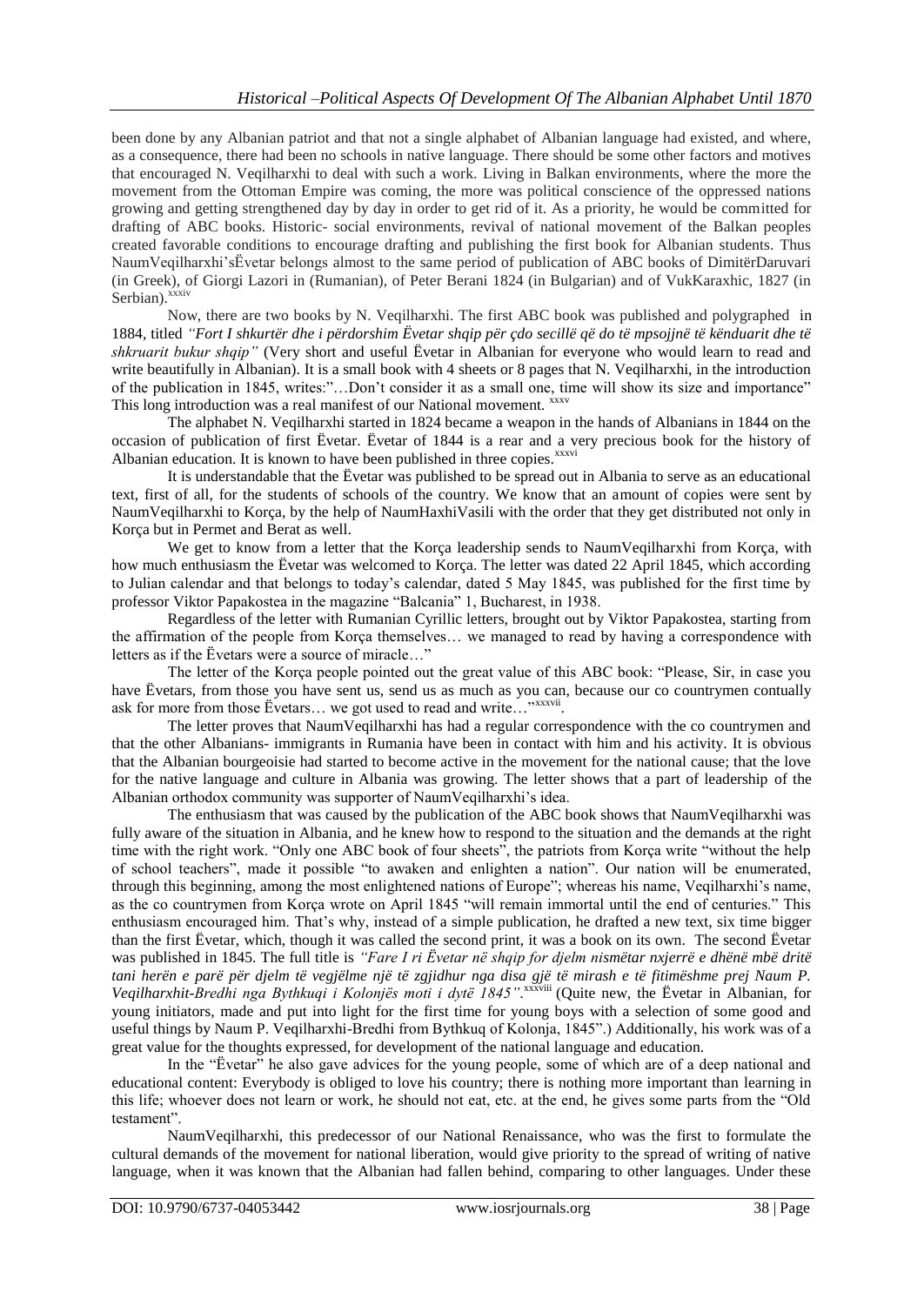circumstances, the spread of the Albanian language was of the first hand importance. Failure in education would only fulfill the enemies" desire of the Albanian nation and would push it into a greater oppression and backwardness. Given that cultivation of the language, according to NaumVeqilharxhi, "honors people", he advises his co countrymen that, "There is nothing more beautiful when every country has its own language and writing". *xxxix* Albanian language had had things in writing, but only few of them, and they could disappear, if that was not written, therefore, he wants that writing and reading is spread out as soon as possible towards boosting its cultural level of the Albanian nation. Few people knew, according to the author, to read and write in Albanian. His desire was to achieve, for a short time, "I don"t say that, in five thousand houses, there are one hundred persons who know to read and write in their language..."<sup>xl</sup>. This could be spread out only through development of education, where Albanians would be educated and this should be done as soon as possible. In the age-long backwardness of long invasion that prevented every initiative and activity related to the national culture and language, they should look into the future, to look into their perspective. Let"s write our own language, claimed Veqilharxhi, as "through writing, we understand better with all the people of the world", communicate our thoughts and create relationships in accordance with cases, without which life would be  $impossible$ <sup>", $xli$ </sup>

# **IV. Efforts in Istanbul for drafting of a national alphabet before 1879**

In the second half of XIX century, we are witnesses of increased Albanian efforts against the long Ottoman rule. Under these circumstances the members of our renaissance saw the spread of education and knowledge as a means of awakening of national conscience and that"s why they dealt with organization of a wide movement with clear political objectives. Also, in the Albanian persistence of migration, Albanian co countrymen were each trying to give their contribution in relation to the Albanian culture as well as in development of national education. In the XIX century, Istanbul, Bucharest, Sofia, Alexandria became important patriotism centers where Albanians were getting together, from where they strongly influenced over raising the Albanians" conciseness and national cause as well. The immediate problem, the members of the renaissance were continuously concerned about, was the lack of a common alphabet in Albanian language. Consequently, the XIX century marks the beginning of a sensational period of time to finally solve this problem.

N. Veqilharxhi, who was the first to open the way for a single alphabet in Albanian language, and one of the first ideologists of our national movement, in his encyclical letter, in 40"s of XIX century, comparing with slaves those peoples and nations that remained ignorant, writes: " from their shameful situation and misfortune, when they begin to cultivate their native language, but this cannot be gained in another way but with the special national letters, which had been started earlier than I did".<sup>xlii</sup>

At the beginning of the second half of the XIX century, the efforts for cultivation of the Albanian language as well as opening of schools were important. "An important step in this regard was made in 50"s on the occasion of establishment of a cultural society in Istanbul, the aim of which was to accumulate the necessary means for printing books and keeping schools operating."xliii There is no data which that society was and what its concrete activity was. In some publications, it is said that in 1864 K. Kristoforidhi together with Pashko Vasa, I. Qemali, H. Tahsini, in cooperation with other co patriots, had organized a series of meetings for revival of the national society. In those meetings, it was discussed not only for the need of providing financial means for the letters and the Albanian language, but also for creating a single alphabet for all Albanians.<sup>xliv</sup> From 1858-1875, Vaso Pasha, Konstantin Kristoforidhi, HoxhaTahsini, Ismail Qemali, JaniVreto, Abdyl, Sami and NaimFrashëri,<sup>xlv</sup> appeared on the political and national scene, who each separately or altogether intended to form a common Albanian alphabet<sup>xlvi</sup> as well as cultural societies.<sup>xlvii</sup>

MahirDomi expressed his doubt regarding the accurate chronology of the meetings held. It is likely that these meetings were convoked in 1867. Based on the archival materials, it comes out that in 1864 neither K. Kristoforidhi nor I. Qemali or any other, were in Istanbul<sup>xlviii</sup>, which means that that the meeting was not held that year, or there have been other patriots who took part in it. JaniVreto too, in his memoirs is contradictory. In a letter he addressed to S. Kolea, on 23 October 1893, he writes 1864 as a date of the beginning of meetings, whereas in his memoirs gives the year of 1864.<sup>xlix</sup> Perhaps, in 1864 there have been thoughts spread out in relation to the organization of such meetings or efforts have been made in respect of this objective, but which has been realized later. It needs to be said that Porte (the central government of the Ottoman Empire) had prevented those efforts and had not been interested to solve such a vital problem for the existence of a nation, trying in this way to maintain the status quo. Discussion about the common Albanian alphabet would remain during all the second half of XIX century, a problem that should be solved.

In 1867, on the banks of Bosphorus, in Istanbul, Albanians who were working there, got together to solve this important issue. Thus, JaniVreto wrote that, "the need for the use of one common and single alphabet which would have one form simple letters as many as our Albanian language has vowels and consonants, was felt in 1867, by remarkable personalities of our nation who were living in Istanbul, such as Ismail Beu…from Vlora, a well cultured person, very much familiar with Greek, French, English, Arabic and Persian languages, P,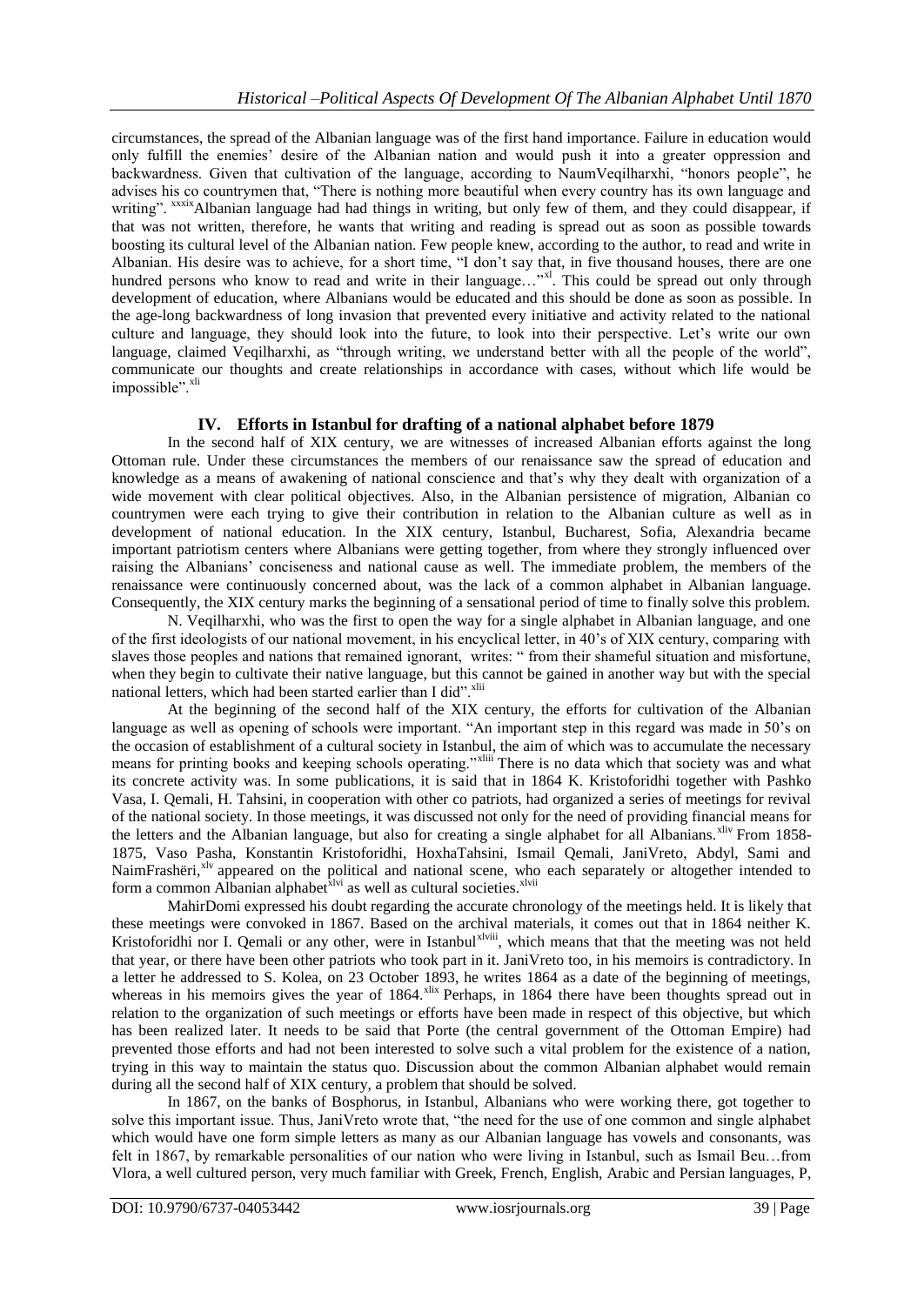Vasa; a catholic from Shkoder… of a European culture and a good speaker of Latin, Italian, French, English, the speaker of Turkish and Greek as well…; the lecturer Hasan Tahsini from Filati, a personality of Arabic, Persian, Turkish, and French culture, and K. Kristoforidhi from Elbasani, who was mentioned above.<sup>1</sup> There are some other Albanian pashas and functionaries that participated in this meeting. With the aim to easily get together and not to face any problems by Turkish government, it was requested from Ali Pasha, the prime minister of the Ottoman Empire of that time, to allow the activity of the group. Based on JaniVreto's testimony, which relied on what K. Kristoforidhi had said, different thoughts emerged about how to draft the Albanian alphabet, which did not go so smoothly, but were passionately discussed without having a concrete conclusion. It was discussed about Arabic, Latin, Greek alphabets etc., the idea to use the Arabic alphabet for the Albanian language, but supplemented, was opposed by I. Qemali, P. Vasa and K. Kristoforidhi. Then, supporters of this proposal withdrew from it, and this task remained to continued by Hasan Tahsini,<sup>li</sup>, I. Qemali, P. Vasa and K. Kristoforidhi.

It is possible that this was the first commission to be established regarding this objective.<sup>lii</sup> Based on the Ottoman newspaper "Muneyiz"liii a commission was established for drafting of the Albanian alphabet since in 1869, it means ten years before the "Society for Publication of Albanian writing"

Ali Pasha, following an approachable policy with Albanians, in order not to increase the enmity towards the Ottoman Empire,"authorized and encouraged the commission to continue its meetings". Iiv But the Turkish prime minister soon changed his mind and started to create obstacles to the members of the commission, so later on prohibited the activity of the group. The Greek Patriarchate also witnessed the anti Albanian stand. It exercised pressure over the orthodox Albanians to abandon the national movement and the activity in favor of the national culture, which achieved its goal for a certain time, but the spark had remained indistinguishable in the conscience and heart of Albanian patriots, who, even after this blow, they would get organized and get together in the coming years.

Two years later, in 1869, there is a new effort. This time, K. Kristoforidhi is also among the participants for selection of the common alphabet, representative of "Biblical Society of London". According to a letter, sent from Istanbul, on 22 November 1869, A. Tomson notifies that a proposal had been made and, it seems, he had got support in the higher circles to create a new alphabet for the entire country and to put it into use. "But I think, - Tomson writes, that all, excluding fanatic Muslims, do not like this proposal."

For the endeavors of 1870, there is unconnected evidence from Dh. Kamarda, A. Dozon, Dora d" Istria etc. Kamarda wrote that from the beginning of 1870 the Ottoman government had established a commission to make an alphabet that will be used by Albanians.<sup>1vi</sup> August Dozoni, referring to the Turkish newspaper "Courrier d" Orient " dated 2 March 1870 notified for a mixed commission that has been operating at that time.<sup>Ivii</sup> Dora d' Istria would write to De Rada (4 April 1870) that the "Istanbul Commission had finished the job in relation to creation of the Albanian language alphabet.<sup>Iviii</sup> It's time when Albanians no longer would hope that this problem can be solved by the Ottoman government.

The demagogic politics that Istanbul was exercising is seen with the Prime Minister Ali Pasha, who according to JaniVreto, had told to his opponents: "In this way, by being tolerant, we would make them like us, let"s throw away and forget hatred and enmity caused by the rule and let them consider us as a common father who shows love for them.<sup>lix</sup>

Regarding this, the polemic of 1871 between the Istanbul newspaper "Basiret" and the newly edited weekly newspaper "Prizreni" in Turkish and Serbian language cannot be bypassed. In this case, the author of the article in of the newspaper "Basiret", who is likely to have been Sami Frashëri, requested from the editors of the newspaper "Prizreni" to write in Albanian language as well. As to the alphabet, this newspaper expresses the opinion that an alphabet of another language should be taken into consideration; it means to find a new alphabet. However, the editorial office of the newspaper "Prizreni" refuses this request with motivation that the Albanian language is not yet a literary language and that there would be huge expenses if it were edited with a new alphabet.<sup>lx</sup>

Based on these data, and evidence for getting the Albanian patriots together in order to solve the problem of the common alphabet, it is thought to have been an effort by the end of 1869 and which continued until the beginning of 1870, but which ended unsuccessfully. In 1871 there is another tendency in the function of establishing of a patriotic Albanian organization.<sup>1xi</sup> K. Kristoforidhi and H. Tahsini should have had, here, the leading role. JaniVreto participates here for the first time. It is said that the 21 year old, Sami Frashëri, is a participant as well,<sup>lxii</sup> but according to different bibliographic publications for him, it appears that he had come to Istanbul in 1872. Hasan Tahsini, according to JaniVreto, was inviting Albanians into his room of madrasah to give new opinions about writing the Albanian language. In these meetings, it is obvious that there were four courses about how to draft the Albanian alphabet. The course for the Arabic alphabet was supported by the pashas that were participating in the commission and being encouraged by the Porte (Central Ottoman Government), but was opposed by majority of members of the commission. Scientific, political, practical and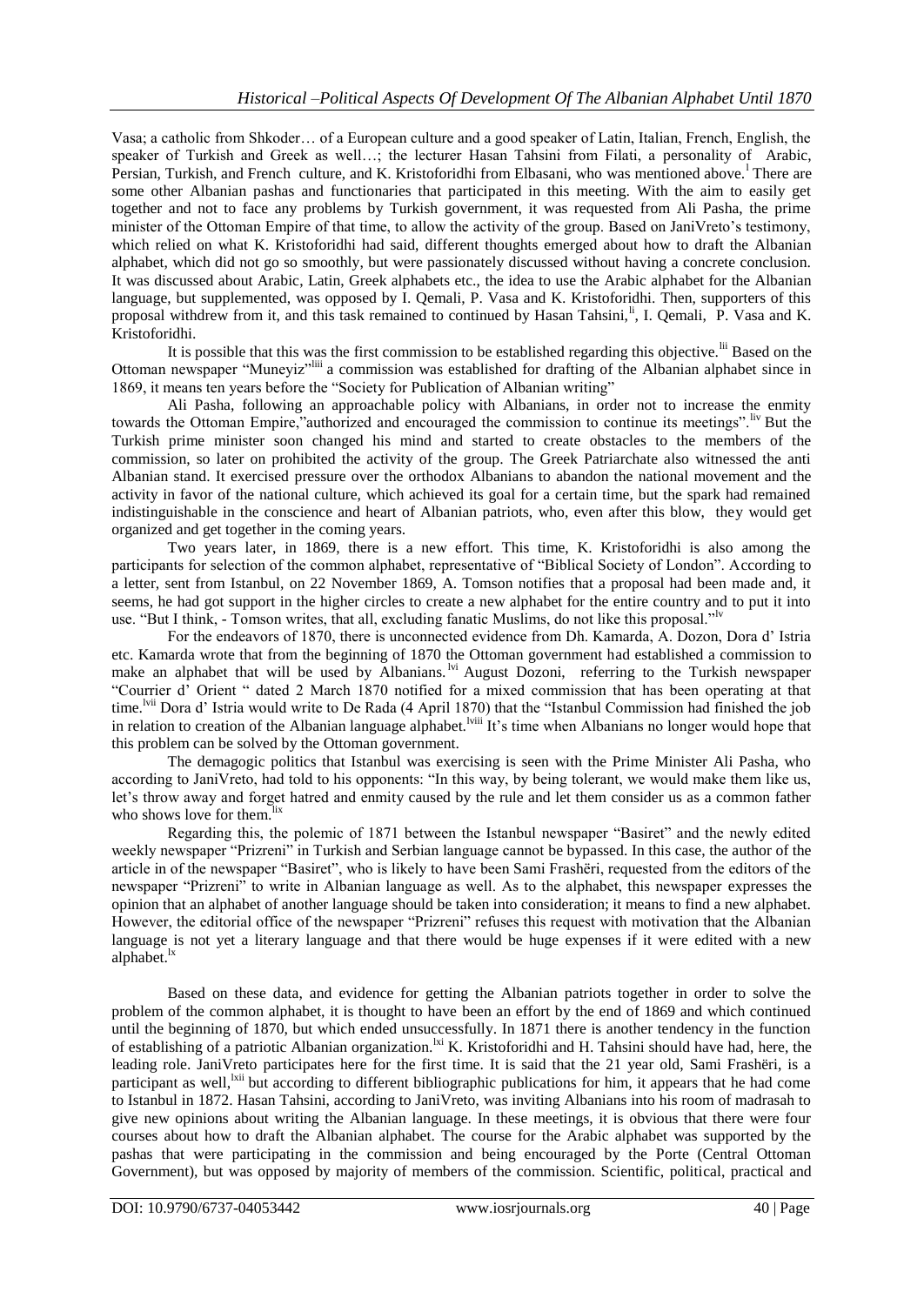geographical arguments were brought in order to throw away the Arabic alphabet, as Albanians were Europeans, they should embrace an alphabet from the Old Continent. The course that had more supporters, and that, later, played the key role to solve the issue of the unified Albanian alphabet, was the support in the Latin alphabet, as the historical-political and practical circumstances were in favor of this alphabet. The most passionate supporters were: P. Vasa, K. Kristoforidhi, I. Qemali etc. Another solution for a new alphabet, that represents a new course, was proposed by H. Tahsini, just the same as the other compatriot N. Veqilharxhi did 20 years ago. The alphabet, according to H. Tahsini, had to be a special one which would accurately give the sounds of our language. JaniVreto represented another group that supported the Greek alphabet, but that was not supported by the members of the commission.

Another effort for the unified alphabet was made also during 1872. The initiator for this was K. Kristoforidhi. He had meetings with Mithat Pasha"s Vezier as well, as it comes out in a note from ShahinKolonja. After having ensured the support of Muhammedans, asked for the support of the Vezier. He got this response from him: "It"s not good for Muhammedans to get involved in this issue, ensure to do the job with Christians."<sup>Ixiii</sup>

Another effort regarding this issue was made by the end of 1877, but again unsuccessfully. This was also mentioned in the letter written by ThimiMitko, dated 15 February 1878, sent to DhimitërKamarda. "I want to tell that, Th. Mitko wrote, -some Albanians, Turks (Muslims) and Christians, tosks and ghegs, were in Konstantinopoja two months ago who were trying to create Albanian letters, but single ones, being neither Hellenic nor Latin… Now, just as the war got closer, I believe that those Albanians, language colleagues, will have run away from there, and I know nothing more".<sup>lxiv</sup>

#### **Reference**

<sup>v</sup>TomorOsmani"*Udha e shkronjave*" (The journey of the Albanian letters),Shkodër 1999. 70.

xivPetro Janura, From the history of the Albanian Alphabet, Shkup, 1968,39.

xxRobert Elsie, History of albanian literature,Tiranë - Pejë 1997, 95.

xxxiiHistory of the Albanian People I, Prishtinë 1969, 416-447.

xxxvDh. Shuteriqi, N. Veqilharxhi, "Literary traces" Tiranë 1974, 219.

The sum alphabet, based on the information to date, appears to be the oldest alphabet to write the Albanian language, therefore the opinion expressed with no evidence by H. Bariçi, that the Cyril alphabet was used before the Latin Alphabet in Albania, even when it was written in the people"s language, does not appear to be correct. See more about this in "Vreme", Belgrade 01.I.1941, 5.

iiEqremÇabej, GjonBuzuku"sMeshari, Tirana, 1968, 60 MahirDomi, Alphabet of the Albanian Language and the Manastiri Congress (14-22 November 1908), Tirana 1971, 9.

iiiM. Domi, a cited work, 9-10.

ivJustin RrotaFor the History of Albanian Alphabet,Shkodër, 1936, 16 -17, 36.

vi T. Osmani, "Udha e shkronjave" (The path of the Albanian letters, Shkodër, 1999, 76.

viiHistory of the Albanian Literature (group of authors), Tirana, 1983, 48.

viiiHistory of Albanian Literature, I, Tirana, 305.

ixSotir Adhami, Voskopojë, Tiranë, 1989, 88.

x Ibid.

xiFor this, compare; M. Domi, about the author and time of the manuscript from Elbasani in translation of fragments of the gospel, in "The first Conference of Albanian Studies", Tirana, 1965, 271.

xiiS. Adhami, cited work, 67-68.

xiii"*Udha e shkronjave*" (The journey of the Albanian letters)...90.

xvShaban Demiraj, Albanian language and its history, Tirana, 1988, 256-25

xviT. Osmani, Cit. work; 93.

xvii. Dhimitër S. Shuteriqi, Albanian writings in 1332-1850, Tiranë 1976, 91.

xviiiDh. Shuteriqi, In search of origins of the written Albanian, in "On Barleti and other writings,Tiranë,1979, 21, Dh. Shuteriqi, Dhaskal Thodhri and his time, in "The teacher", 22. X. 1980, 4.

xixM.Domi, About the author and the time of the Elbasani manuscript…, 271.

xxiM.Domi, The alphabet of Albanian language…, 12.

xxiiT.Osmani, cit.work 102.

xxiiiHistory of Albanian Literature, Tiranë 1959,313.

xxivM. Domi, cit. work., 314.

xxv"Albania " No. 8, Bucharest 23.VI.1897.

xxviMuhamet Pirraku, Albaniannational culture until the Prizreni Leage, Prishtinë 1989, 258.

xxvii. Euridition" No. 7 Tiranë 1927, 247-248.

xxviii"Serbobran" Narodni Srpski Kalendar, Zagreb 1905-3-15.

xxixJup Kastrati, Zef Jubani (Ndokilia), No.2 Tiranë 1980, 122-144.

xxxShkelzen Raça, Janina during te time of Ali Pashë Tepelena, Rilindja, Prishtinë, 9.IX.1984.

xxxiDh. Shuteriqi, Evstrat Vithkuqari, On Barletin and other writings, 159-169; Sh. Raça, as in the note.30.

xxxiiiDh. Shuteriqi, Albanian writings (1332-1850), Tiranë1976, 174-175, 177-179.

xxxivRexhep Qosja, Importance of N. Veqilharxhit for development of Abanian language, Our language", nr. 2, Tiranë 1996, 27.

xxxviPetraq Pepo, One letter of Korça natives in 1845, sent to N. Veqilharxhi in Rumani, in "Filologic studies no. 1, Tiranë 1966, 203. xxxviiFor the letter signed by Athanas PASKALI and others from Korça city, more widely: Myslim Islami, Naum Veqilharxhi, Prishtinë, 1978,80.

xxxviiiDh. Shuteriqi, Bibliography of the old Albanian literature, in"Bulletin of social sciences ", no. 1,2,3,1962 and no. 1, Tiranë1963. xxxixT. Osmani, cit. work, 178.